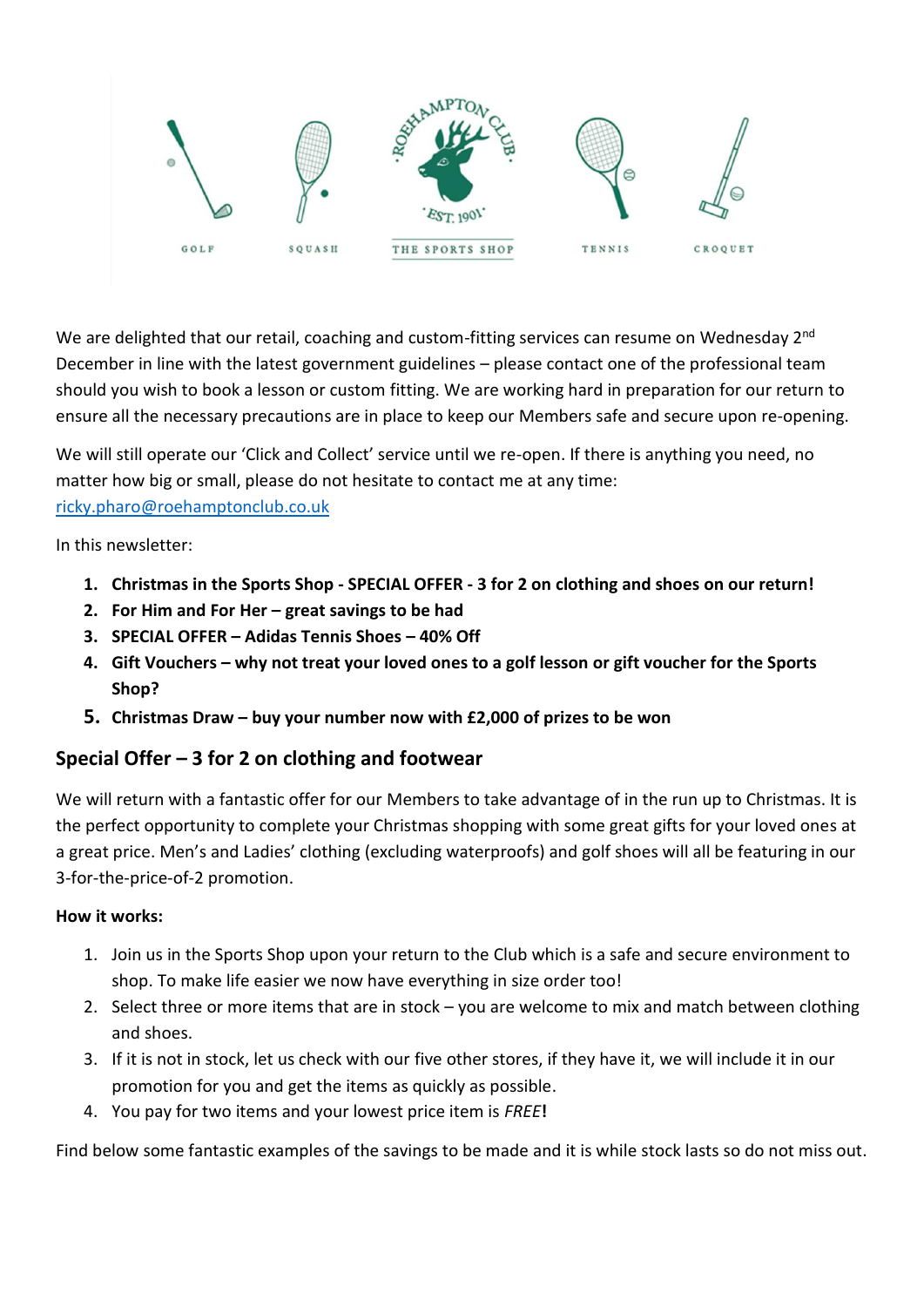## **IDEAS FOR HIM**

We have a great selection of men's items from Adidas, Dwyers, Ecco, Footjoy, J.Lindeberg, Kjus, Peter Millar, Playbrave and Under Armour.

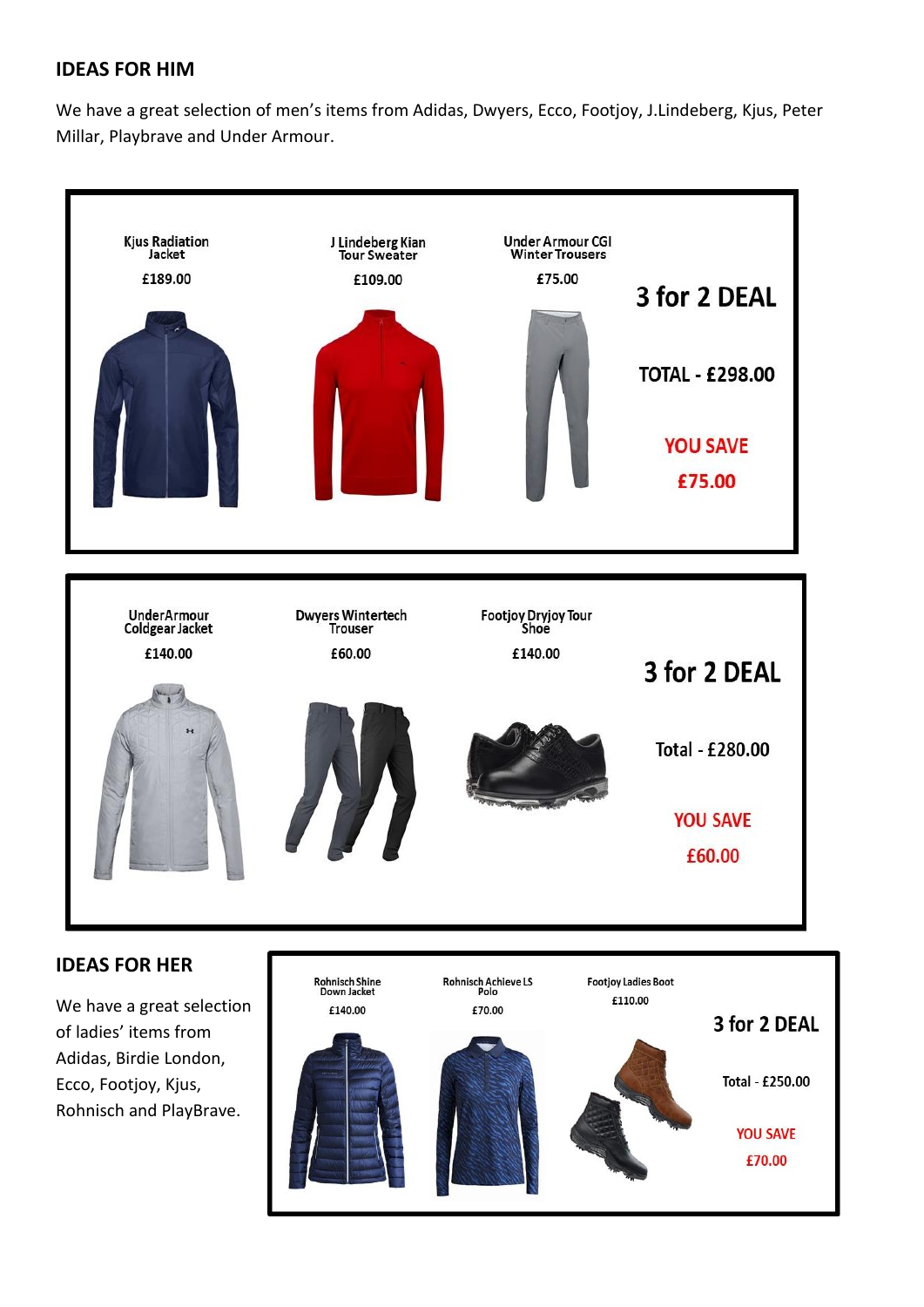

## **SPECIAL OFFER – Adidas Tennis Shoes – 40% Off**

We have a range of Adidas tennis shoes that you can reserve for your return to the Club now at 40% off!

#### **Mens Adizero Ubersonic 2.0** – Was £119.95 – **NOW £71.97**

Lightweight and cooling, the Ubersonic 2.0 Tennis Shoes have a breathable mesh upper to keep you comfortable on court. Their supportive outsole keeps you stable at speed, helping you add control to every shot. The special herringbone pattern is designed to grip onto all kinds of surfaces.





### **Ladies Ubersonic 3.0** – Was £119.95 – **NOW £71.97**

Designed for disruptive play, these lightweight tennis shoes have a breathable and supportive mesh upper that hugs your foot for stability in every stride. Underneath, a cushioned midsole and super-light chassis ensure you stay on the front foot.

#### **Mens and Ladies Defiant Generation** – Was £99.95 – **NOW £59.97**

The Defiant Generation provides players with the best qualities from the bounce technology and presents a quicker, more comfortable, streamlined package. Bounce cushioning in the midsole offers great underfoot feel and responsiveness, as the sock-like construction has been enhanced to fit better, with an



internal support system which will hold your feet in for maximum confidence when moving aggressively.

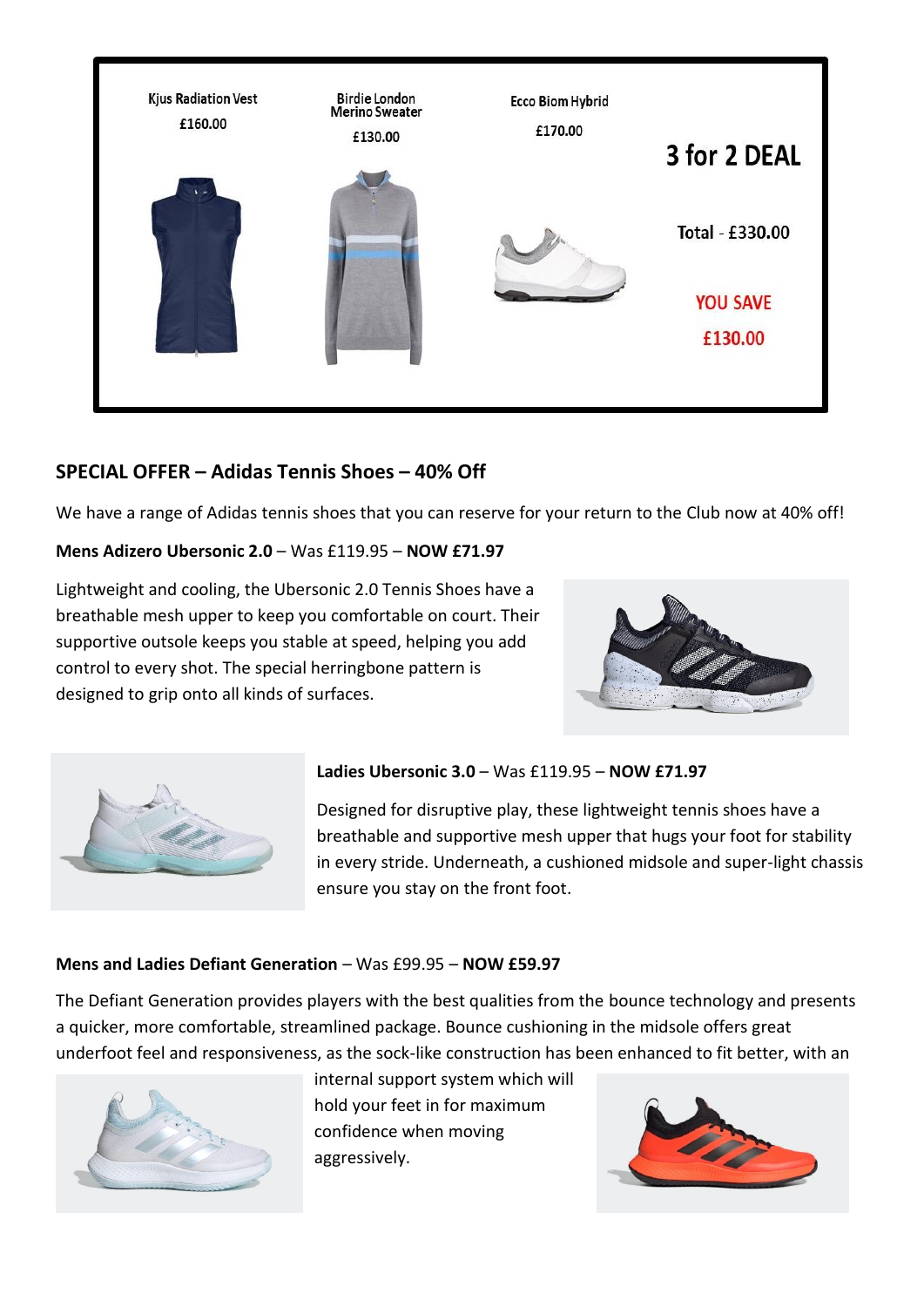# **Gift Vouchers – Sports Shop and lesson vouchers are available**

Gift vouchers are a fantastic gift for those that may prove trickier to buy for! We start our Sports Shop Vouchers from just £25 and these can be spent on anything in the Sports Shop – we produce a nice voucher that can be presented on Christmas Day.

Perhaps one of our most popular gifts are Golf Lessons – every golfer wants to be better at the game we love! Lessons start from just £35 and can be brought with any of our qualified PGA Professionals which are to be used in 12 months. Please find below details of what you can purchase, and all lessons can include the use of the latest Trackman 4 Technology in our performance studio:

- ❖ 30-minute lesson £35 This would present the opportunity to work on one specific aspect of the game.
- $\cdot$  60-minute lesson £70 This would present the opportunity to work on one specific aspect in more detail or two aspects of the game.
- ❖ 90-minute lesson £105 This would be a 6-hole playing lesson with a PGA Professional.
- ❖ 6 x 30-minute lessons £189 This is a fantastic option to work on several different aspects of the game and can also include playing on the golf course with a PGA Professional.
- ❖ 6 x 1-hour lesson £378 This is the ultimate package! A PGA professional will devise a programme tailored to your goals and aspirations. This will cover all aspects of the game and include time on the golf course – the fast track to a better golf game.

Please note these can be purchased over the phone or online – please contact 02088763858 or email [ricky.pharo@roehamptonclub.co.uk](mailto:ricky.pharo@roehamptonclub.co.uk) for more details and we will arrange this for you.



We introduce the Sports Shop Christmas Draw which offers you a chance to win some fantastic prizes. Between now and Christmas Eve we will be running the Prize Draw in store – you must be in it to win it!

| 1st - £500 | $6^{\text{th}}$ - £140 |
|------------|------------------------|
| 2nd - £400 | $7th - £120$           |
| 3rd - £300 | $8th - £80$            |
| 4th - £200 | $9th - £60$            |
| 5th - £160 | $10^{th} - £40$        |

Here is the summary of our draw:

- ❖ We limit the draw to 200 tickets only.
- ❖ We have 10 fantastic prizes up for grabs of which you can spend in the Sports Shop on anything you like including golf lessons.